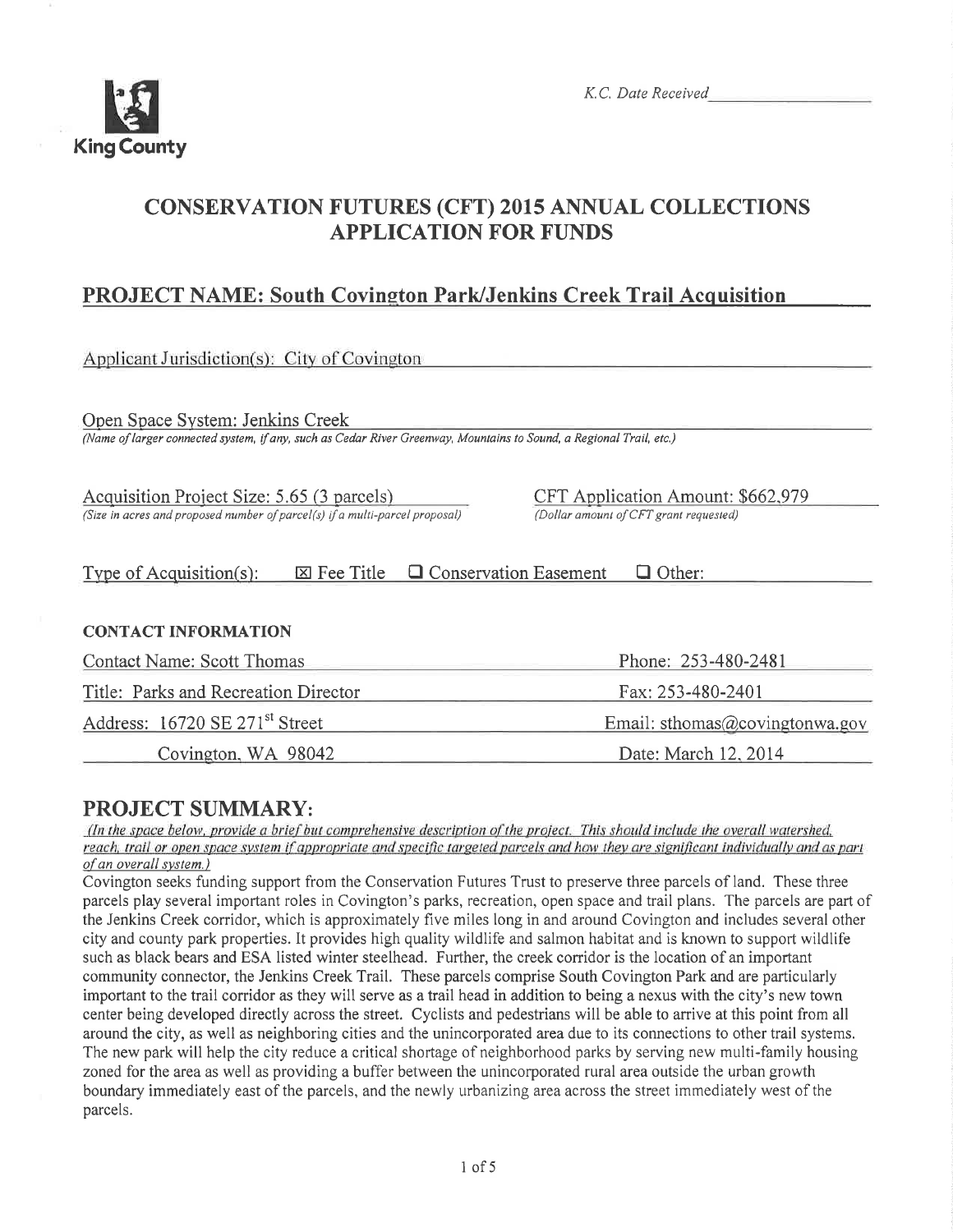#### 1. OPEN SPACE RESOURCES

Please review the attached evaluation criteria. For the proposed acquisition parcel(s), please mark those criteria that apply and thoroughly, yet succinctly, describe in the space below how the proposed acquisition satisfies each marked criteria. Please clearly describe how these criteria might be met at a landscape level, and how they apply to individual parcels. If restoration is part of the plan, please briefly describe the current condition and the hoped for restored condition that is the goal of the acquisition.

- $\boxtimes$  A. Wildlife habitat or rare plant reserve  $\Box$  E. Historic/cultural resources  $\boxtimes$  B. Salmon habitat and aquatic resources  $\boxtimes$  F. Urban passive-use natural area/greenbelt
- $\boxtimes$  B. Salmon habitat and aquatic resources  $\boxtimes$  C. Scenic resources
- 
- 
- 
- 
- E C. Scenic resources E E G. Park/open space or natural corridor addition<br>
E D. Community separator E H. Passive recreation opportunity/unmet needs
	- $\boxtimes$  H. Passive recreation opportunity/unmet needs

Wildlife Habitat  $-$  This property is part of the Jenkins Creek corridor, which extends for approximately 5 miles in and around Covington. The parcels are part of a 62-acre class 2 wetland that occupies much of the stream corridor between Covington Way and Hwy 516. The stream channel actively moves around within the wetland corridor, providing a large diversity of habitats. The bulk of the forested stream corridor was present in the 1936 photos of the area, indicating that most of the forested wetland is in a mature and relatively natural condition. This stream supports Coho and Chinook salmon and Steelhead, as well as Western Pearlshell mussels. The densely wooded corridor supports mammals such as black bear, bobcat, deer and coyote, and birds such as Northern Goshawk, Bald Eagle, Pileated Woodpecker, Wood Duck, Great Blue Heron, Goldfinch and hummingbirds. As recently as 2005, an eagle was nesting within the wetland, just north of one of the target parcels.

Salmon Habitat and Aquatic Resources - Jenkins Creek is a tributary to Soos Creek and the Green River, and is upstream from the state's Soos Creek Salmon Hatchery. This portion of Jenkins Creek is known to support Western Pearlshell mussels and provide juvenile rearing habitat for Coho salmon and ESA listed winter Steelhead. It likely provides rearing habitat for ESA listed Chinook salmon as well, but their distribution in this stream system has not been actively studied. Jenkins Creek is identified in the WRIA 9 plan for preservation and restoration of existing rearing and spawning habitats and preserving forest cover throughout the basin. The parcels provide shade to help cool stream water temperature and converting residential lawns to native vegetation will help to address temperature TMDL pollution concerns. This property will be accessible by bicycle path and is adjacent to Covington's developing new town center and thus will provide a high level of appropriate public access for viewing salmon and other wildlife and educational opportunities.

Scenic Resources – The stream corridor and this property are natural scenic resources that will become even more important in the future. Currently this area of the city is low density residential development, but was recently up-zoned to allow for mixed commercial-residential development. The city is actively in the process of developing a new town center, including a new Town Center Park, across the street to the west of the stream corridor and the proposed acquisition. Protecting the three parcels proposed for acquisition will preserve scenic views from the new Town Center Park and improve the current scenic resource which will become even more important as the area north, south and west of it becomes more urbanized and developed.

Community Separator - This property is part of a greenbelt that helps define King County's regional character. The east edge of this properly is also the city limit and the urban growth boundary line. For a little over a mile, the Jenkins Creek corridor defines the edge of the urban/rural boundary. At the location of the proposed purchase the corridor separates the urban look and feel of the new town center from the rural area of unincorporated King County.

Urban Passive-Use Natural Area/Greenbelt - The property itself is part of a larger system of undeveloped, natural land area that is currently used as a wildlife corridor and in the future will be used for the Jenkins Creek Trail corridor. The parcels targeted for purchase total 5.65 acres, with the largest more than 3 acres. The Jenkins Creek corridor within and near Covington is over 24 acres, in addition to the adjacent 62 acre class 2 wetland mentioned above.

Passive Recreation Opportunity/Unmet Needs - This property creates passive recreation opportunities such as bicycle riding, walking, picnicking, wildlife and salmon viewing as part of the Jenkins Creek Trail, South Covington Park and Town Center Park across the street. Covington's Comprehensive Plan identifies a current need to purchase and develop nine acres, or 2-3 neighborhood parks, along with 9 miles of trail. This acquisition will help us meet about l/3 of our current additional park need and provides a critical link in the trail. This park will serve the immediate neighborhood of downtown residential housing as well as the rest of the city and regional visitors arriving in the town center via Jenkins Creek Trail. The properry also provides one ofthe few opportunities for the city to provide public access to a Shoreline ofthe State as called for in the ciry's Shoreline Master Plan.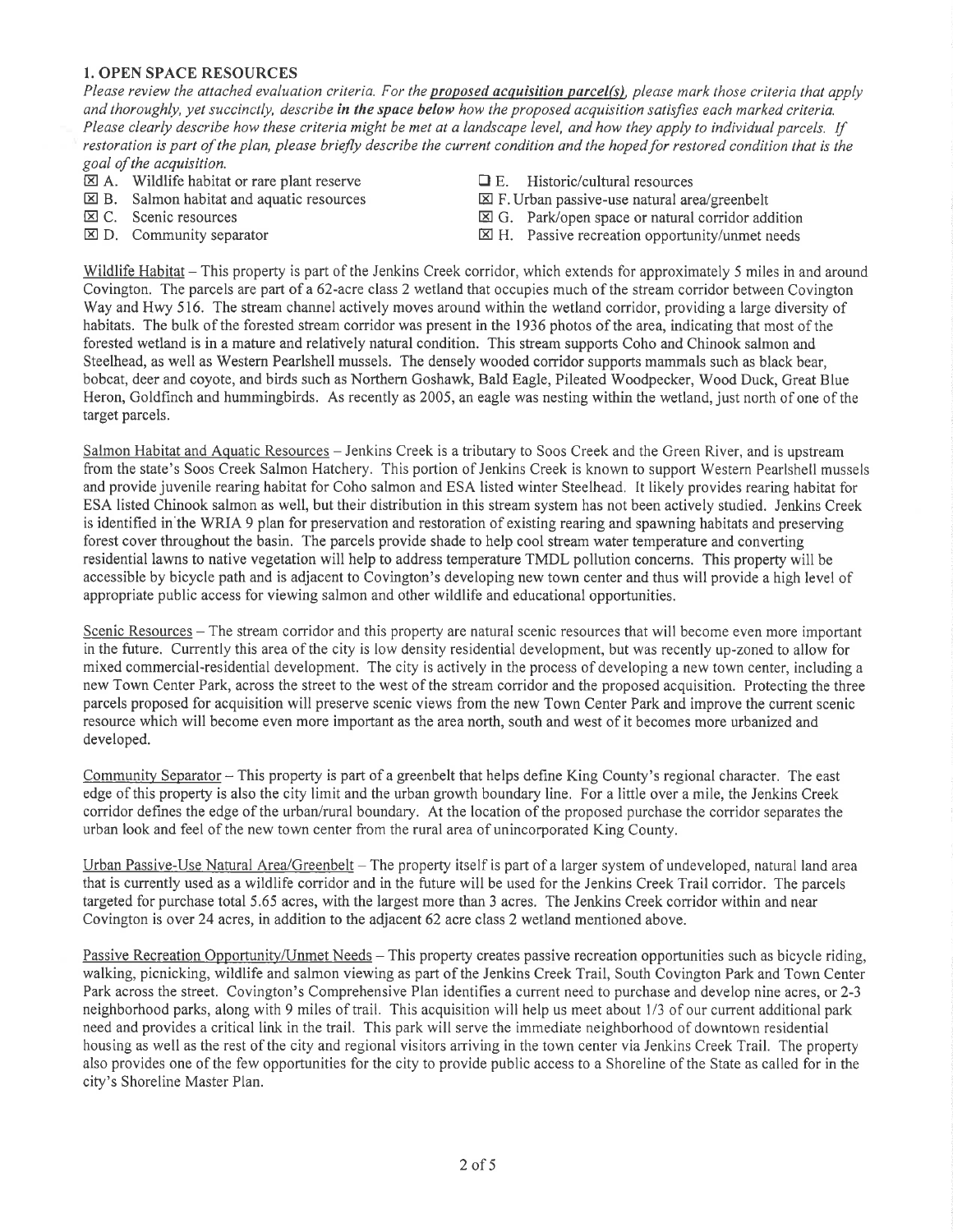# 2. ADDITIONAL FACTORS

For the proposed acquisition parcel(s), please mark all criteria that apply and thoroughly, yet succinctly, describe in the space below how the proposed acquisition satisfies each marked criteria,

- $\boxtimes$  A. Educational/interpretive opportunity
- $\boxtimes$  B. Threat of loss of open space resources
- $\boxtimes$  C. Ownership complexity/willing seller(s)/ownership interest proposed
- $\boxtimes$  D. Partnerships Describe any public or private partnerships that will enhance this project
- $\boxtimes$  E. Is the property identified in an adopted park, open space, comprehensive, or community plan?
- E F. Transferable Development Credits (TDC) participation

Educational/Interpretive Opportunity – Due to its location on a community trail and across the street from the new town center and Town Center Park we have a unique opportunity to provide a high level of appropriate public access to the shoreline for salmon habitat and wildlife viewing. The interpretive program being developed for Covington Community Park will be expanded and used on the Jenkins Creek Trail and South Covington Park, providing excellent access by city residents, groups and individuals from throughout the region arriving at the town center via Jenkins Creek Trail.

Threat of Loss of Open Space Resources – This area of the city was recently up zoned from low density residential to mixed use residential-commercial. The city is actively pursuing development of the new town center across the street. New commercial buildings and businesses have already been built and opened nearby. Although the parcels proposed for acquisition do not currently have development proposals this area is being promoted so as to develop quickly. All three landowners approached the city, willing to an preferring to sell to the city. They tell us they are frequently being approached by realtors to sell their property for commercial development.

Feasibility – Three parcels are proposed for fee simple acquisition. The highest priority and focus of this application is the largest parcel, 362205-9071. This parcel has been listed in the parks capital improvement program and comprehensive plan for a decade. These planning documents have been reviewed and updated numerous times and there is wide community support for acquiring trail right of way for the Jenkins Creek Trail and property for South Covington Park. The property owner has been a long standing willing seller. Due to the recent up zoning and the rapidly evolving development plans for the new town center, the two adjacent parcels to the south (362205-9098, 362205-9035) have been added as acquisition priorities with both land owners prefening to sell to the city. The city has begun due diligence on all three parcels including environmental studies and appraisals.

Partnerships – The city is committed to stewardship of the property and public education programming. We actively coordinate and cooperate with the Middle Green River Coalition at Covington's Cedar Creek Park and Covington Community Park, as well as King County's Cedar Downs Natural Area. Both organizations seek additional opportunities to partner on stewardship and public education efforts but currently there are no plans in place for these parcels.

#### Identified in Plans-

South Covington Park is identified in the following plans:

- Parks Capital Improvement Program, 2006 (#1019)
- Parks, Recreation and Open Space Plan (PROS) Plan, 2010 (NH-2, Map 8 Potential Acquisition Areas; Table 21  $-6$  Year CIP)
- Comprehensive Plan, 2010 (Ch.  $6$  Parks and Recreation Element, Figure 6.3, p. 29; Ch. 10 Capital Facilities Element, p. 11)

Jenkins Creek Trail is identified in the following plans:

- . Parks Capital Improvement Program, 2006 (#1087)
- Parks, Recreation and Open Space Plan (PROS) Plan, 2010 (Map  $9 -$  Proposed Trails and Bikeways; Table 21 6 Year CIP)
- Comprehensive Plan, 2010 (Ch.  $6$  Parks and Recreation Element, Figure 6.3, p. 29; Ch. 10 Capital Facilities Element, p. 1l)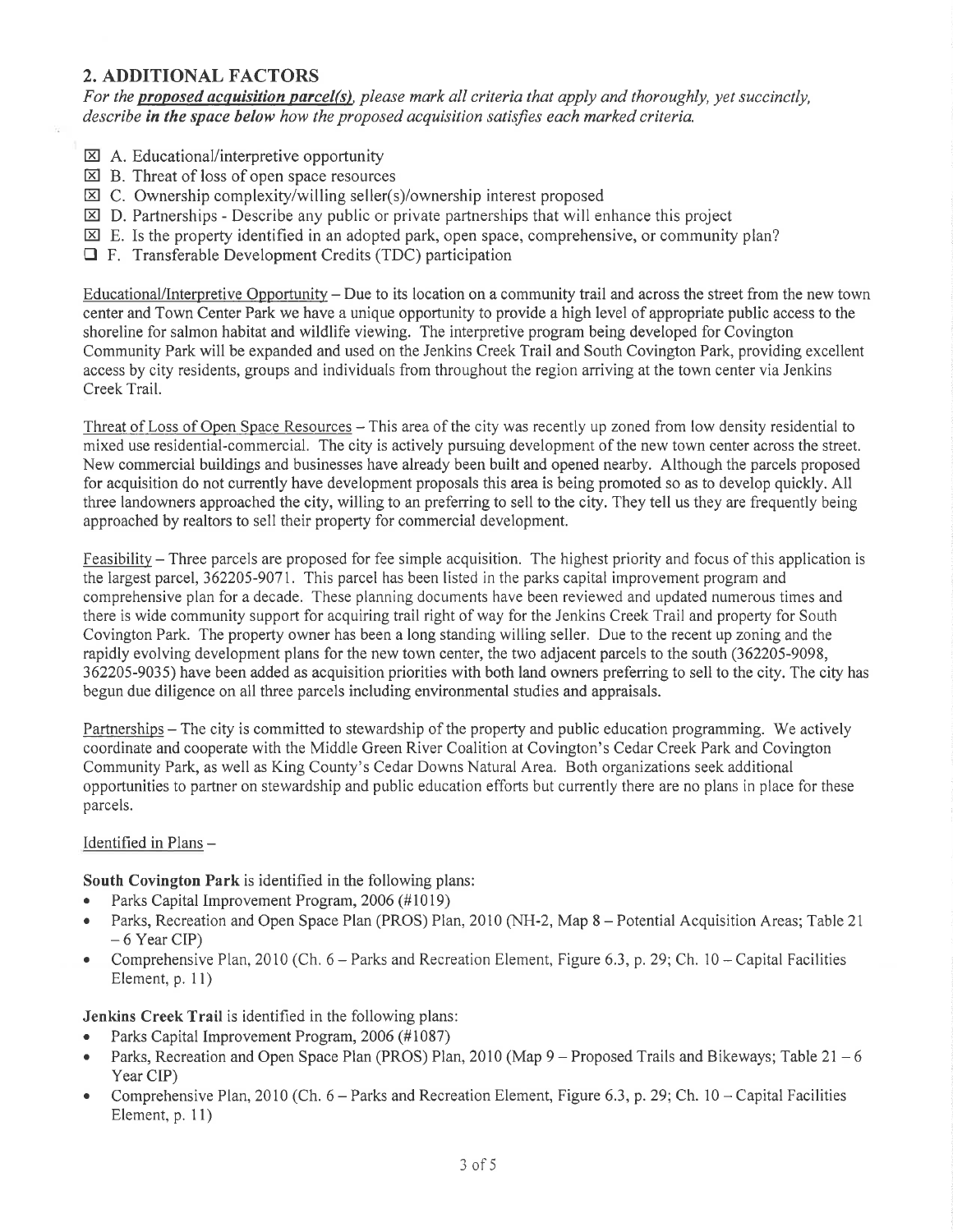## 3. STEWARDSHIP AND MAINTENANCE

How will the property be stewarded and maintained? Does the property lend itself to volunteer stewardship opportunities? How will ongoing stewardship and maintenance efforts be funded?

The city is committed to the ongoing stewardship of the properry. It is a key part of what will become South Covington Park and a portion of the Jenkins Creek Trail, both of which will be part of the City's routine park maintenance and funded in the Parks Fund. The eastern portion of the property and stream corridor lend themselves to volunteer stewardship. The city currently partners with the Middle Green River Coalition in other parks but currently we do not have an agreement in place for South Covington Park.

## 4. PROJECT BUDGET

| 1) TOTAL CFT APPLICATION AMOUNT <sup>a</sup> | CFT: \$662,979 |
|----------------------------------------------|----------------|
| 2) TOTAL PEL APPLICATION AMOUNT <sup>b</sup> | PEL:           |

 $\alpha<sup>a</sup>$ Allowable CFT acquisition costs (Ordinance 14714): The disbursement of funds shall be made only for capital project expenditures that include costs of acquiring real property, including interests in real property, and the following costs: the cost of related relocation of eligible occupants, cost of appraisal, cost of appraisal review, costs of title insurance, closing costs, pro rata real estate taxes, recording fees, compensating tax, hazardous waste substances reports, directly related staff costs and related legal and administrative costs, but shall not include the cost of preparing applications for conservation futures funds.<br> ${}^b$ King County projects only, if applicable.

#### Estimation of property value:

Briefly note how land values have been estimated (i.e., appraisal, property tax assessment, asking price, letter of value or other means).

| PROJECT COSTS                                       | ESTIMATED DOLLAR AMOUNT OR RANGE |             |    |             |    |             |                 |
|-----------------------------------------------------|----------------------------------|-------------|----|-------------|----|-------------|-----------------|
| Property                                            |                                  | #1          |    | #2          |    | #3          | Total           |
| Parcel number                                       |                                  | 362205-9071 |    | 362205-9098 |    | 362205-9035 |                 |
| Size (acres)                                        |                                  | 3.40        |    | 0.85        |    | 1.40        | 5.65            |
| Total property interest value                       | \$                               | 903,750     | \$ | 310,000     | \$ | 361,250     | \$<br>1,575,000 |
| Title and appraisal work                            | \$                               | ۰           | \$ |             | \$ |             | \$<br>11,500    |
| Closing, fees, taxes <sup>2,3</sup>                 | \$                               | 97,424      | \$ | 33,418      | \$ | 38,943      | \$<br>169,785   |
| Relocation                                          | \$                               | ۰           | \$ |             | \$ |             | \$              |
| Hazardous waste reports                             | \$                               | 5,000       | \$ | 5,000       | \$ | 5,000       | \$<br>15,000    |
| Directly related staff,<br>administration and legal |                                  |             |    |             |    |             |                 |
| costs                                               | \$                               | i.          | \$ |             | \$ | ä           | \$              |
| <b>Total Project Costs (CFT</b>                     |                                  |             |    |             |    |             |                 |
| and Other Funds)                                    | \$                               | 1,006,174   | \$ | 348,418     | \$ | 405,193     | \$<br>1,771,285 |

Assessedvalue plus 25%

 $\frac{1}{2}$  (4.78%)

 $3$  Brokerage/acquisition consulting (6% sales price)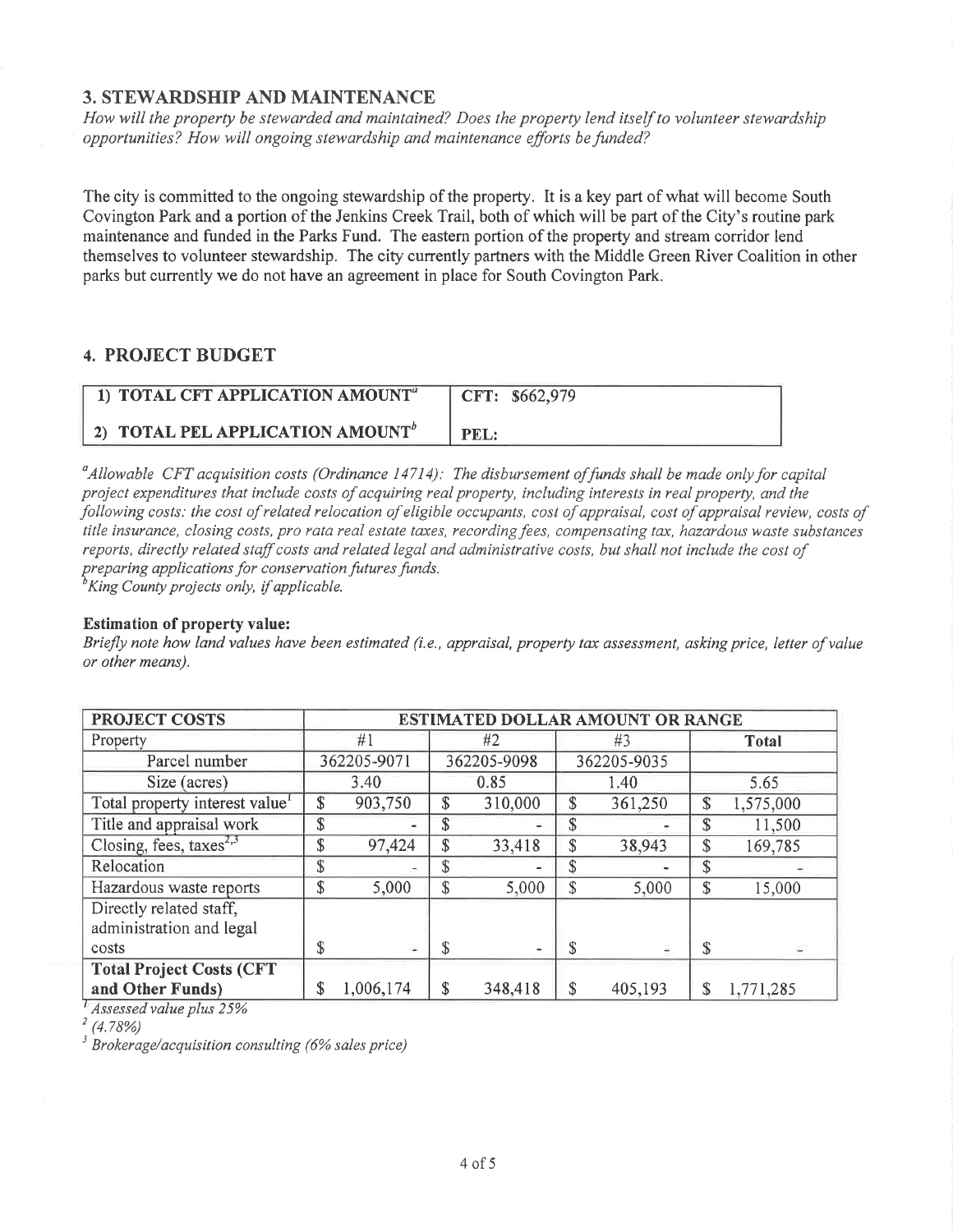| <b>MATCHING FUNDS: Existing Sources</b><br>(CFT can only provide a maximum of 50% of anticipated<br>project costs) | <b>DATE</b><br>(Expended or Committed) | <b>DOLLAR AMOUNT</b><br>(Expended or Committed) |
|--------------------------------------------------------------------------------------------------------------------|----------------------------------------|-------------------------------------------------|
| King County Parks Levy, 2013 and 2014 distribution                                                                 | 03-13-2014 Committed                   | \$60,000 Committed                              |
| <b>Total CFT Funds Previously Received</b><br><b>This Project</b>                                                  | 2013                                   | \$200,000                                       |
| <b>Total Matching Funds and Past CFT Funds</b><br><b>Currently Identified</b>                                      |                                        | \$260,000                                       |
| <b>Unidentified Remaining Match Need</b>                                                                           |                                        | \$662,979                                       |

# Unidentified remaining match need: What funds are anticipated and what is the time frame?

Please briefly discuss how the unidentified remaining match need above will be met.

This year the city is applying to the Washington State Recreation and Conservation Office (RCO) for an acquisition grant of \$500,000 and if successful, funds are available in 2015. The city will request 2015 State Legislative Appropriations funding of \$376,766 to match funding on parcel #2 and parcel #3. In addition, to possibly using the City's Park Capital Improvement Program, the city will also explore funding sources through WRIA-9, future King County Park Levy, KCD jurisdiction and competitive funds and City surface water management funds.

| Property             |         |                 | #2              |                 | Total     |
|----------------------|---------|-----------------|-----------------|-----------------|-----------|
| <b>Property Cost</b> | ۰υ      | ,006,174        | 348,418         | 405,193         | 1,759,785 |
| City Contribution    | Φ<br>۰D | $520,000^{1,2}$ | $174,209^{2,3}$ | $202,597^{2,3}$ | 896,806   |
| Previous CFT funding | Φ<br>Φ  | 200,000         |                 |                 | 200,000   |
| 2014 CFT Request     | ¢<br>Φ  | 286,174         | 174,209         | 202,596         | 662,979   |

<sup>1</sup> 2015 RCO grant (\$500,000)

<sup>2</sup> King County Parks Levy, split 3 ways for due diligence, closing fees (\$60,000)  $3$  2015 Legislative Appropriation grant

# 5. IN-KIND CONTRIBUTIONS FROM PARTNERSHIPS

| <b>Brief Activity</b><br><b>Description</b> | Dollar Value of<br>In-kind<br>Contribution | <b>Status</b><br>(Completed or Proposed) | <b>Activity Date Range</b><br>(Completion Date or Proposed<br>Completion Date) |
|---------------------------------------------|--------------------------------------------|------------------------------------------|--------------------------------------------------------------------------------|
|                                             |                                            |                                          |                                                                                |
| <b>TOTAL</b>                                |                                            |                                          |                                                                                |

# 6. ATTACHED MAPS (Two maps are now required: 1) site map and 2) general location map; you may also include one additional map, aerial photo or site photo)

 $8\frac{1}{2} \times 11$ " maps are preferred, but 11 x 17" is acceptable if folded and hole-punched for insertion into a three-ring binder.

#### Site Map that shows the following:

- Each parcel proposed for acquisition in yellow or distinct shading and an indication of any parcel proposed for less than fee simple acquisition, such as a conservation easement;
- Location of any proposed development to the site such as parking, trails or other facilities;
- Location of any proposed site restoration;  $\bullet$
- Existing adjacent public (local, state or federal) parks or open spaces labeled and shown in dark green or distinct shading.

#### **Location Map** that shows the following:

- Other permanently protected open spaces (private, non profit, institutional, etc.) shown in light green or distinct shading;
- Major water courses such as creeks, rivers, lakes or wetlands;
- Major roads, arterial roads or regional trails.  $\bullet$
- Map scale: This map should show approximately a ten-mile radius around the proposed acquisition(s).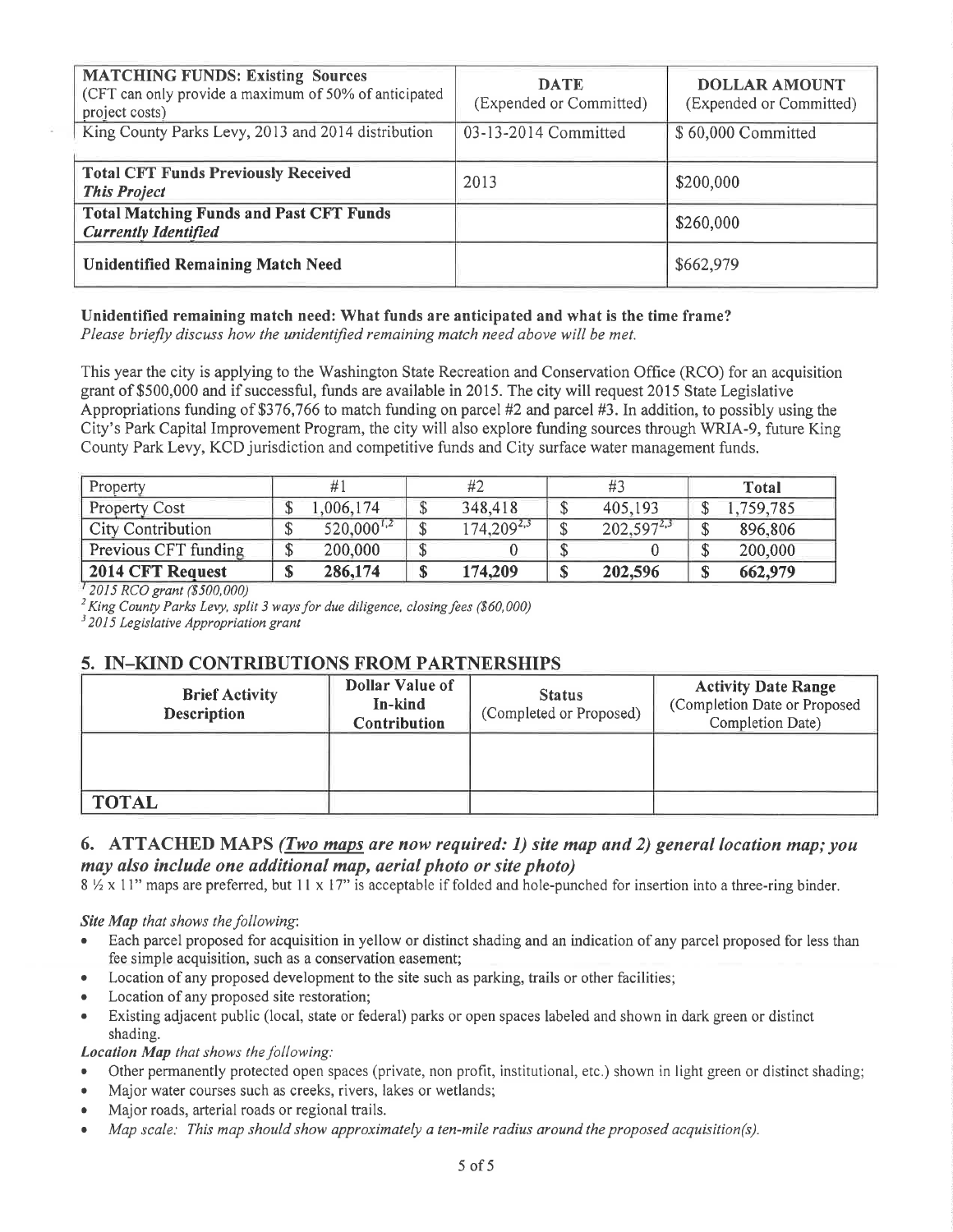